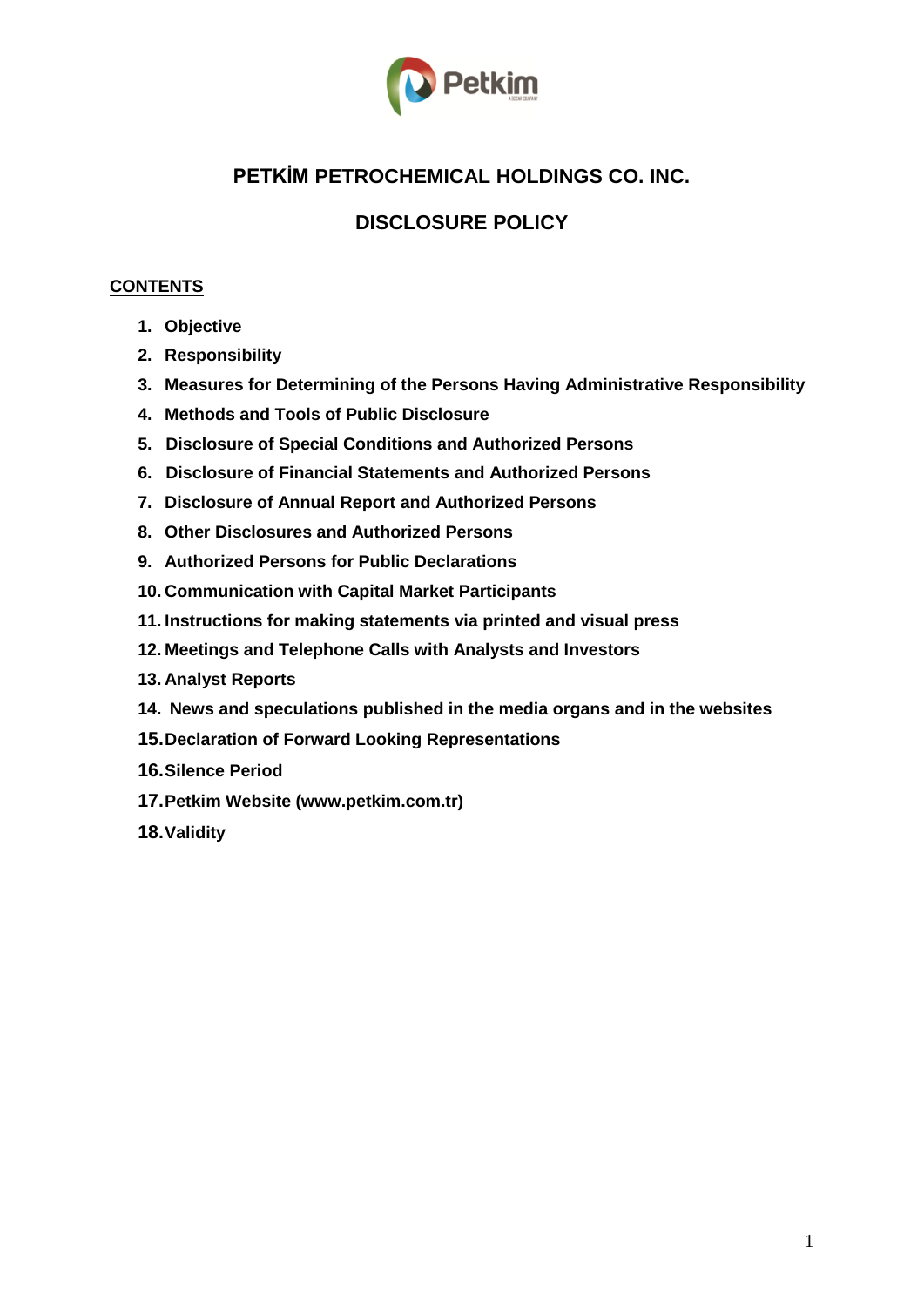

## **1. Objective**

Petkim AS public disclosure policy is based on the basis of on-time and fairly sharing of track record and future expectations of the company with shareholders, investors, capital market specialists and participants within the framework of basic accounting principles and Capital Market Legislation, and pursuant to relevant imperative dispositions, in addition to establishing and keeping a successful and open communication with those actors.

Petkim AS, with respect to public disclosure, shall comply with Capital Market Legislation, and regulations for Capital Markets Board (CMB) and Istanbul Stock Exchange (ISE); it shall also show great attention towards the application of the principles provided for in CMB Corporate Governance Principles.

Petkim AS Public Disclosure Policy has been prepared by the Board of Directors in accordance with CMB's Corporate Governance Principles and Communiqué of Special Conditions issued by Capital Markets Board and submitted to the information of General Meeting.

#### **Scope:**

The Public Disclosure Policy covers all related companies and their staff and their consultants and regulates Petkim's written and verbal communication with capital market participants.

### **2. Responsibility**

Monitoring, supervision and development of public disclosure and information policy in Petkim shall be the competence of the Board. In formation of the policy, Internal Audit and Investor Relations officials, Corporate Governance Committee and the Board shall perform the duty of the formation of the policy. The revisions to be made to the Disclosure Policy necessary due to change in the regulation of CMB to be valid following the the approval of the Board.

The Corporate Governance Committee informs and makes suggestions to the Board about the subjects related with "Disclosure Policy".

"The Internal Audit and Investor Relations" is to carry out the supervision and follow-up of the all subjects related with public disclosures.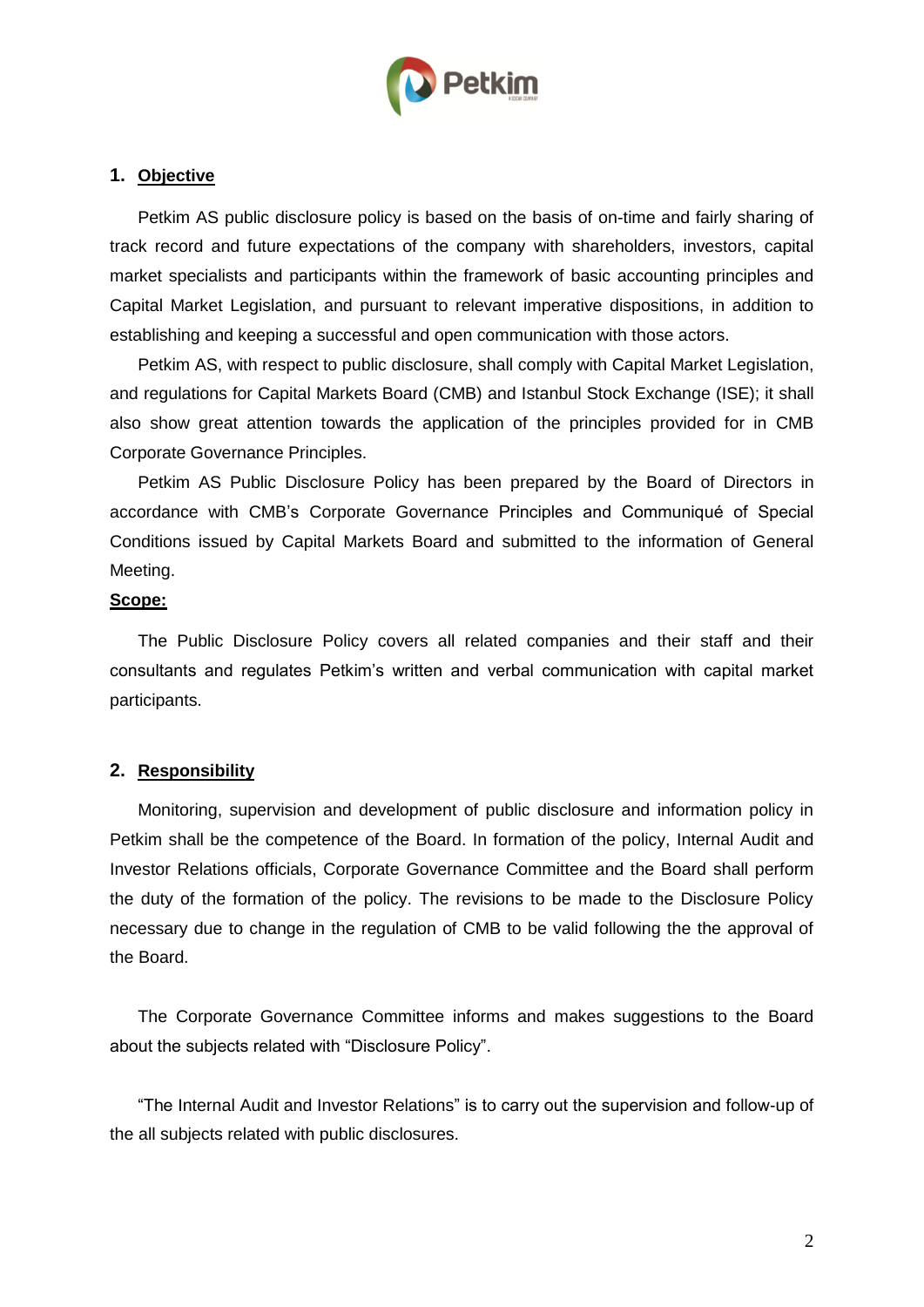

## **3. Measures for Determining of the Persons Having Administrative Responsibility**

Petkim determines "insider information" as information, which has not been disclosed to the public, may affect the value and the price of the capital market instrument and may influence the decision to invest. The Internal Audit and Investor Relations submits the persons that have access to insider information to Central Registry Agency and makes the necessary changes when they occur. According to Communiqué of Special Conditions and our Company, the persons having administrative responsibility and persons in the insider list are considered to be the same. Persons in the insider list contains members of the Board and persons that are not a member of the Board but have access to Petkim's insider information directly or indirectly in a regular way and have the authority to make administrative decisions that may affect Petkim's development and commercial targets and persons that are closely related to these persons and persons that have regular or irregular access to insider information and act on behalf of the Company. Petkim also determines Board members of the affiliate company that constitutes more than %10 of the total of the assets in year-end financials as persons having administrative responsibility. Persons that are on the list of persons have that have access to insider information are informed with their signature by the Internal Audit and Investor Relations that they are on the list to protect insider information and privacy rules until the disclosure of special circumstances, financial and operational results and silence period that is explained in the  $16<sup>th</sup>$  item.

### **4. Methods and Tools of Public Disclosure**

Methods and tools, which are employed in the activities for public disclosure within the framework of the provisions of Capital Markets Board legislation, and Turkish Commercial Code and Istanbul Stock Exchange legislation:

i) Special condition declarations to Istanbul Stock Exchange (ISE) via Public Disclosure Platform (Declarations are electronically sent to KAP concurrently).

ii) Financial statements and their footnotes, independent audit report and statements, annual reports and financial presentations that are periodically submitted to ISE via KAP (the mentioned reports are also made public through web page for the immediate reach and with their translation in English. Also investor presentations are also periodically made public through web page).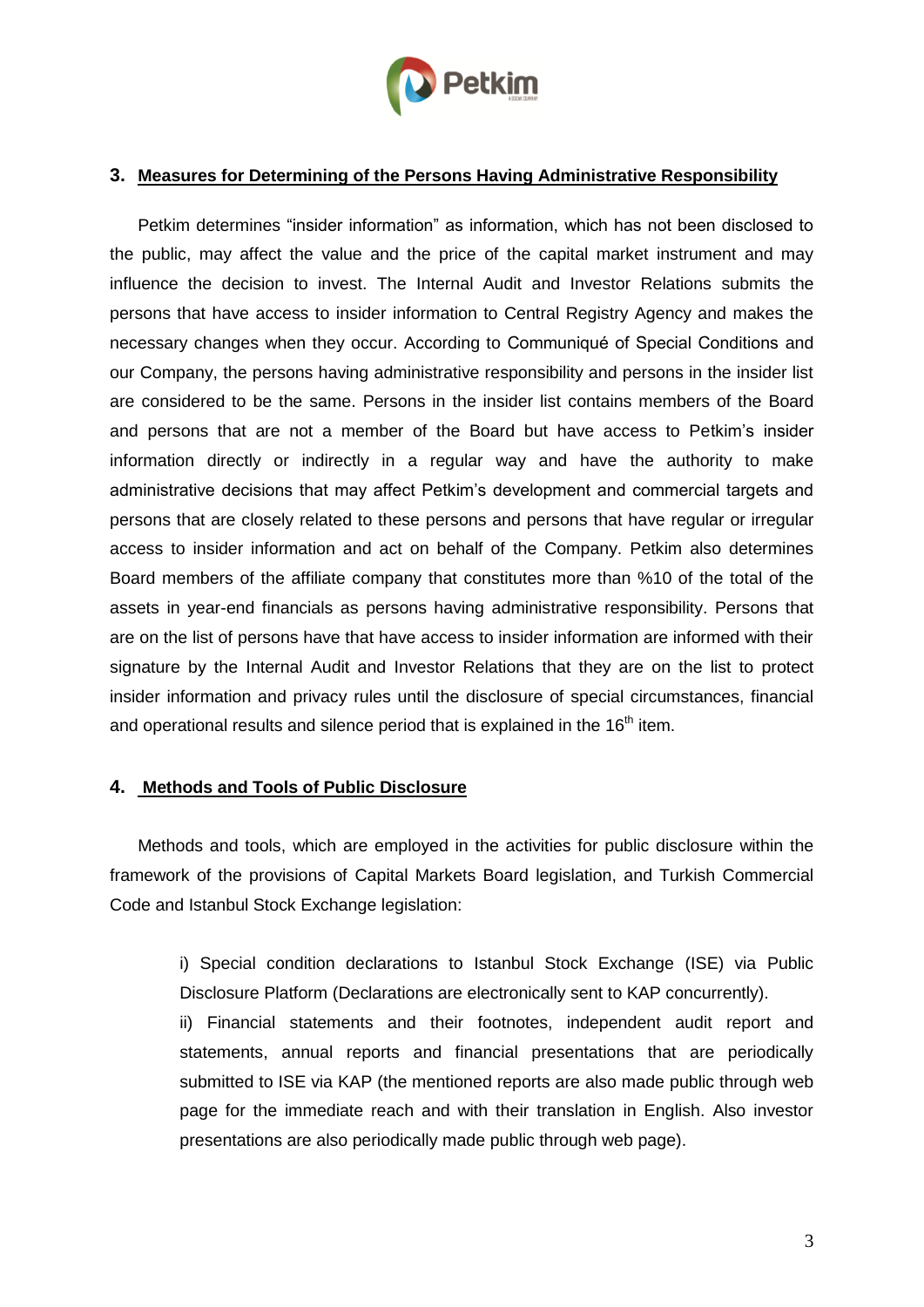

iii) Declarations and announcements that are made through the medium of Turkish Trade Registry Gazette and daily newspapers (prospectus, circular, profit distribution, general assembly call…etc.)

iv) Press releases that are issued in written and visual media,

v) Releases to data distributors such as Reuters, Foreks,

vi) One-on-one meetings or teleconferences with capital market participants,

vii) Corporate website ([www.petkim.com.tr](../Local%20Settings/Temp/Local%20Settings/Temp/fugan/Local%20Settings/Temp/stunasoy/Local%20Settings/Temp/Local%20Settings/Temp/Local%20Settings/Temp/Domino%20Web%20Access/www.petkim.com.tr))

viii) Communication methods and instruments that are used by means of the communication instruments including telephone, cellular phone (wap and similar technologies), letter, e-mail, telefax, etc.

## **5. Disclosure of Special Conditions and Authorized Persons**

Special condition disclosure shall be made public in accordance with "Communiqué of Special Conditions" issued by CMB and shall be prepared under supervision of the Internal Audit and Investor Relations, and after the said declaration is signed by General Manager, Internal Audit and Investor Relations or Assistant General manager who are authorized to sign by the Board and ISE shall be informed in the determined time period. Persons that are authorized to make disclosures special conditions and changes in them are submitted to ISE. Special Condition Disclosures shall be sent to Public Disclosure Platform (KAP) System with electronic signature.

Petkim, in order to ensure the privacy of the special conditions,

Actively regulates measures to prevent access of persons that are not on the insider list to access insider information,

Ensures that the persons that are on the insider list accept their liabilities in Capital Markets Law and related regulations and be informed about the harmful use and distribution of this information.

Ensures the disclosure of the insider information in case it is not kept private.

If a personnel of Petkim determines that information that is not disclosed and important and special (insider) is unintentionally disclosed, Internal Audit and Investor Relations is immediately informed. In this case, Internal Audit and Investor Relations prepares and submits the appropriate special conditions disclosure to ISE in line with CMB regulations.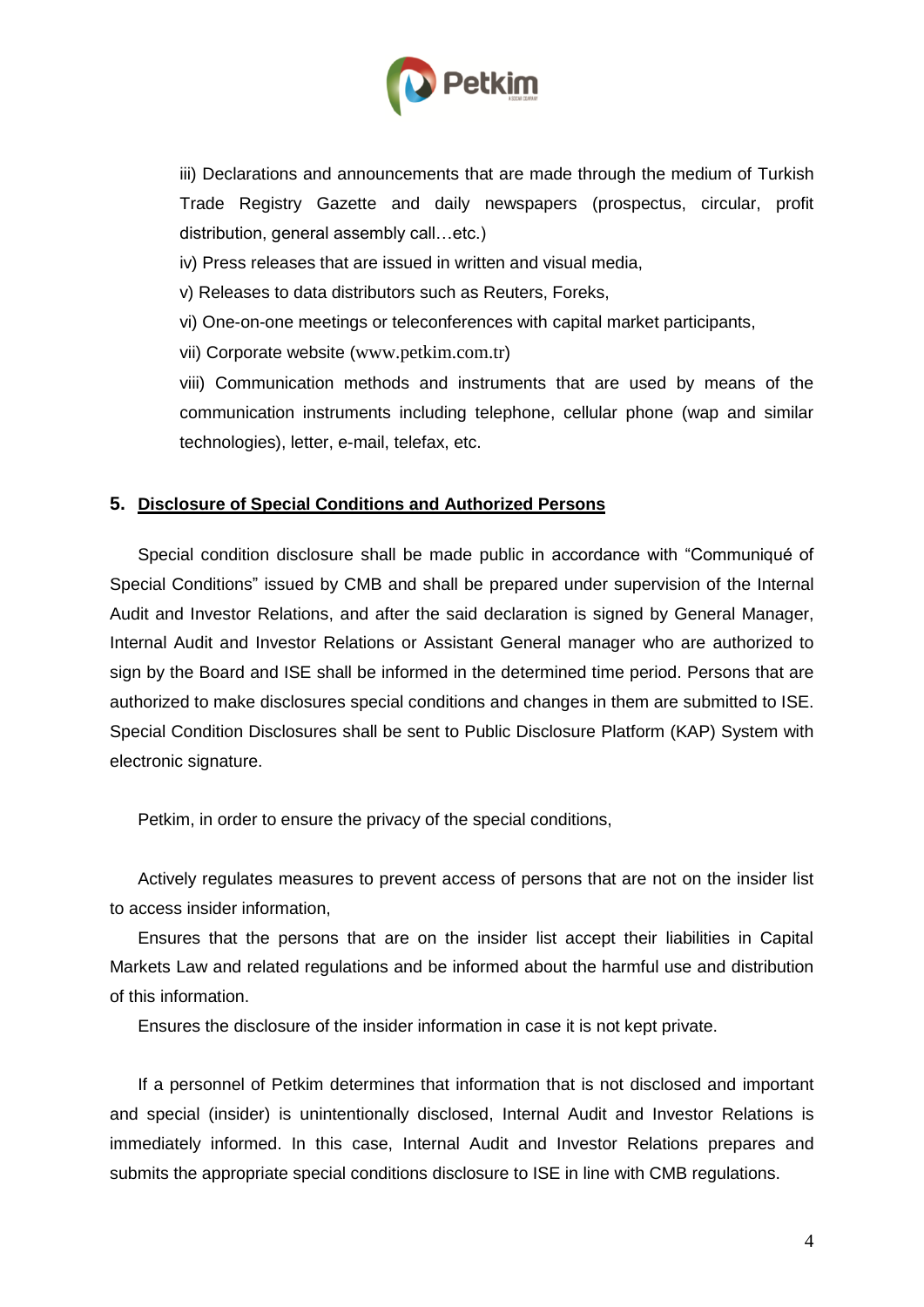

## **6. Disclosure of Financial Statements and Authorized Persons**

Financial statements of Petkim AS shall be prepared quarterly in accordance with International Financial Reporting Standards shall be made public annually and in mid-terms by transferring to KAP.

Financial statements and their footnotes, independent audit report and attached documents shall be submitted to approval of the Board with assent taken from the Committee Responsible for Audit within the frame of Capital Market Legislation before made public and after it is signed by member of Board who is assigned with this duty (if present), Assistant General Manager of Finance and/or Accounting Manager, and it shall be transferred to CMB and ISE after the approval of Board through the electronic media as KAP declaration.

Financial statements and their footnotes for the previous periods may be accessed through the link of Investor Relations on Corporate website of Petkim AS. Internal Audit and Investor Relations prepares a meeting with the participation of the Company's top executives in which investor's and analysts' question may be answered following the disclosure of financial statements and footnotes and periodically prepares investor presentations and puts them on the website.

Commercial relations between our Company and our Company's indirectly or directly related real or legal parties in terms of capital, management and audit are explained in the footnotes of financial tables. If evaluation reports have to be prepared in accordance with CMB regulations, such reports are obtained and shareholders are informed.

### **7. Disclosure of Annual Report and Authorized Persons**

Annual Activity Report is prepared in accordance with Capital Market Legislation and CMB's Corporate Governance Principles; approved by the Board and disclosed in the website of the Company ([www.petkim.com.tr](http://www.petkim.com.tr/)).

Annual Activity report, following the approval of the Board, is electronically submitted in accordance with CMB and ISE regulations via KAP.

Turkish and/or English annual reports may also be gained from Internal Audit and Investor Relations in the form of printed copy.

#### **8. Other Disclosures and Authorized Persons**

Other declarations (prospectus, circular) that are not mentioned above are subject to Company's circular to be disclosed to public.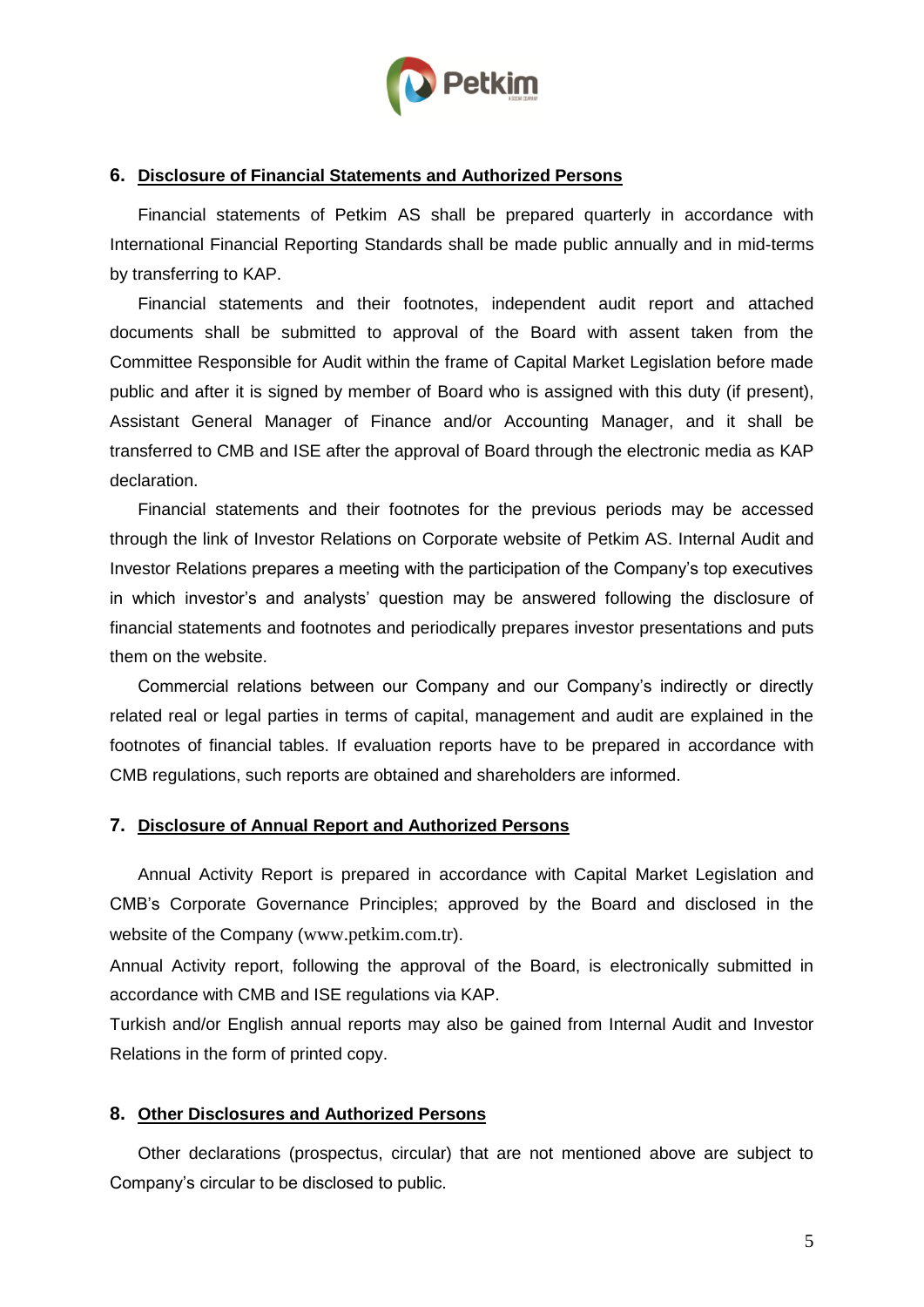

### **9. Authorized Persons for Public Declarations**

Other written and verbal information demand by capital market participants that are not mentioned above are carried out in accordance with authority regulations set for General Manager and Internal Audit and Investor Relations in verbal and/or written.

Public disclosures to written and visual media and data distributors such as Reuters and Foreks can only be done by the Chair of the Board or the General Manager.

Petkim personnel may not answer questions from capital market participants other than that are not mentioned above if not specifically appointed by the Board or the General Manager. Incoming information demands are directed to Petkim Internal Audit and Investor Relations.

#### **10. Communication with Capital Market Participants**

Petkim does not direct expectations about mid-term or annual results. Instead of this, Petkim prefers to submit critical factors affecting results, strategic approaches and important fact that support a better understanding of sector and operating environment to capital market participants.

Unless stated otherwise in the disclosure policy, only persons that have the authority to make public statements can communicate with capital market participants in the name of Petkim and its share. Petkim Investor Relations Coordinator is present at every meeting with capital market participants. In the meetings with capital market participants which are not open to public, any information previously not disclosed and important/private (insider) is not revealed.

Petkim is aware that periodically telephone and/or teleconferences with capital market participants can be done. Petkim makes the necessary preparations for such meetings.

#### **11.Instructions for making statements via printed and visual press**

Petkim Corporate Communication Unit makes sure that public is informed throughout the year as important developments occur via news flow to written and visual media in a controlled manner. Data distributors such as Reuters and Bloomberg are also in this information coverage. Depending on the developments, this information coverage may be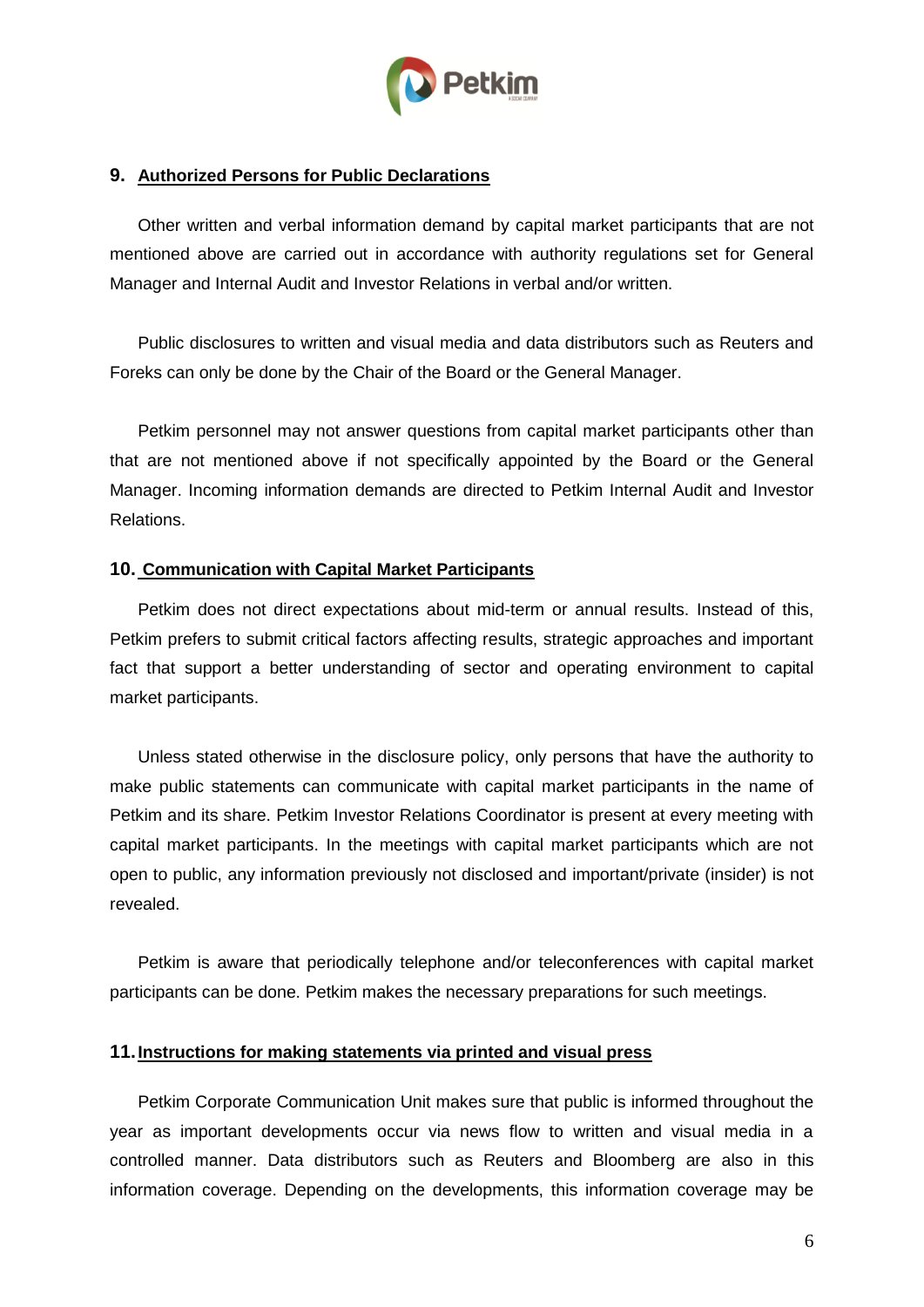

done with a press meeting joined by company executives. Press releases can be published in Petkim web site as well especially for the reach of small investors.

In accordance with CMB's "Communiqué of Special Conditions" in case a liability to make a special condition declaration occurs, it is done in addition to the press release.

#### **12.Meetings and Telephone Calls with Analysts and Investors**

Internal Audit and Investor Relations was created in order to establish communication between our company and both potential or present investors, to answer investor questions at most efficient way and to carry out the studies aimed at investors and stakeholders. Relations with stakeholder are carried out by this unit.

Internal Audit and Investor Relations, to make sure that the Company is well known and preferred in international capital markets, the Company's operational and financial performance, vision, mission and targets are understood in the best way by the investors in emerging markets, present and potential stakeholders, carries out frequent meetings with the company's top executives, brokers, analysts and investors.

For this purpose the Company attends roadshows if necessary and plans teleconferences. For the best introduction of the Company, presentations, question/answer sets and information summaries are prepared.

The Company tries to give positive reply to all meeting demand by stakeholders with meeting at the highest level as possible.

Website which is regularly updated and information notes posted on the internet to stakeholders makes stakeholders and analyst follow the developments in Petkim.

Presentations in investor meetings and disclosed reports are also published in the website.

### **13.Analyst Reports**

The responsibility for the analyst report is on the entity that prepares it. The Company may disclose the analyst report on the internet stating its reference. Further, the Company with the analyst's demand may check the accuracy of the information in analyst's report in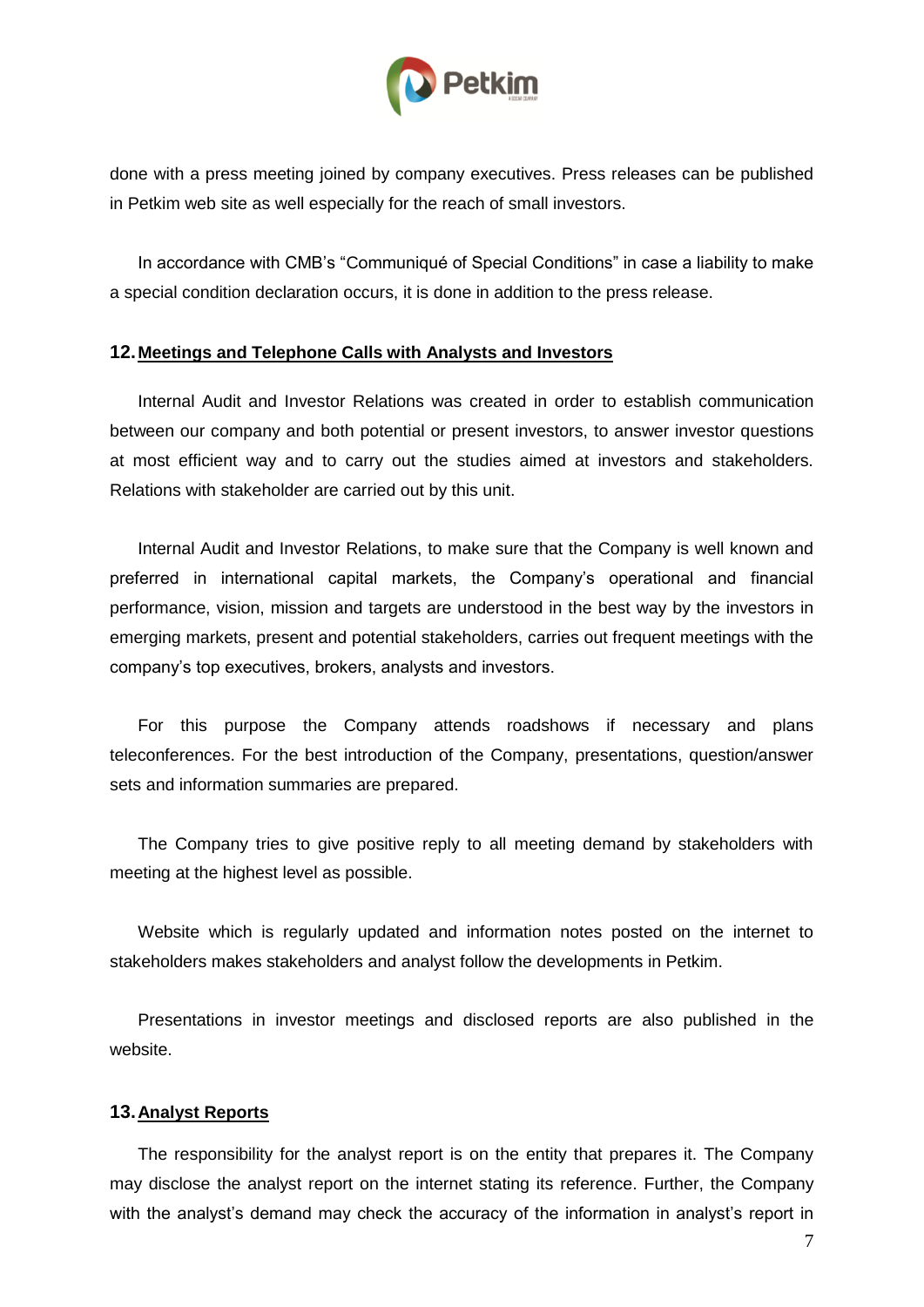

terms of publicly disclosed information without comments. Petkim, does not verify, approve, take responsibility and spread analyst reports' income model and expectations.

Petkim discloses to public the analyst who prepares reports and the entity they work for in its website (www.petkim.com.tr).

### **14.News and speculations published in the media organs and in the websites**

Petkim does not make comments for the market rumors and speculations in principle. Follow up of news and rumors in written, visual, hearing press-information and/or internet in the market is carried out by Corporate Communication Unit and Internal Audit and Investor Relations with the follow-up of the current market. In principal, special case declarations are made in accordance with Capital Market Board regulations for the news and rumors that are published on the national press-information and are not from the persons who are authorized to represent the Company and if the news and rumors can affect the investors' decision and the value of the capital market instrument. Except this, no comments are made for the speculation in the market and/or internet.

### **15.Disclosure Declaration of Forward Looking Representations**

Petkim can disclose assessment for future pursuant to its' disclosure policy. Actual results from expectations significantly differentiated due to risks, uncertainties and other factors are declared in the documents that Petkim disclose its' expectations. Petkim can disclose to the public its' expectations maximum four times per year at operating reports or scheduled and programmed assemblies and organizations providing that it's disclosed at KAP. Expectations only can be disclosed by authorized persons providing that attentions stated above are explicitly declared or a written document that is open to the public (press release, information note, declarations within Capital Market Legislation, vs.)

Guidance in the disclosure to the public is disclosed with its base and statistical data. Disclosed expectations do not contain having no basis and exaggerated assumptions and are identified with company's financial condition and operating results. Attentions related to actual results differentiated from expectations due to risks, uncertainties and other factors are included in the declaration. If guidance is not realized, this condition disclosed to the public and related guidance is revised.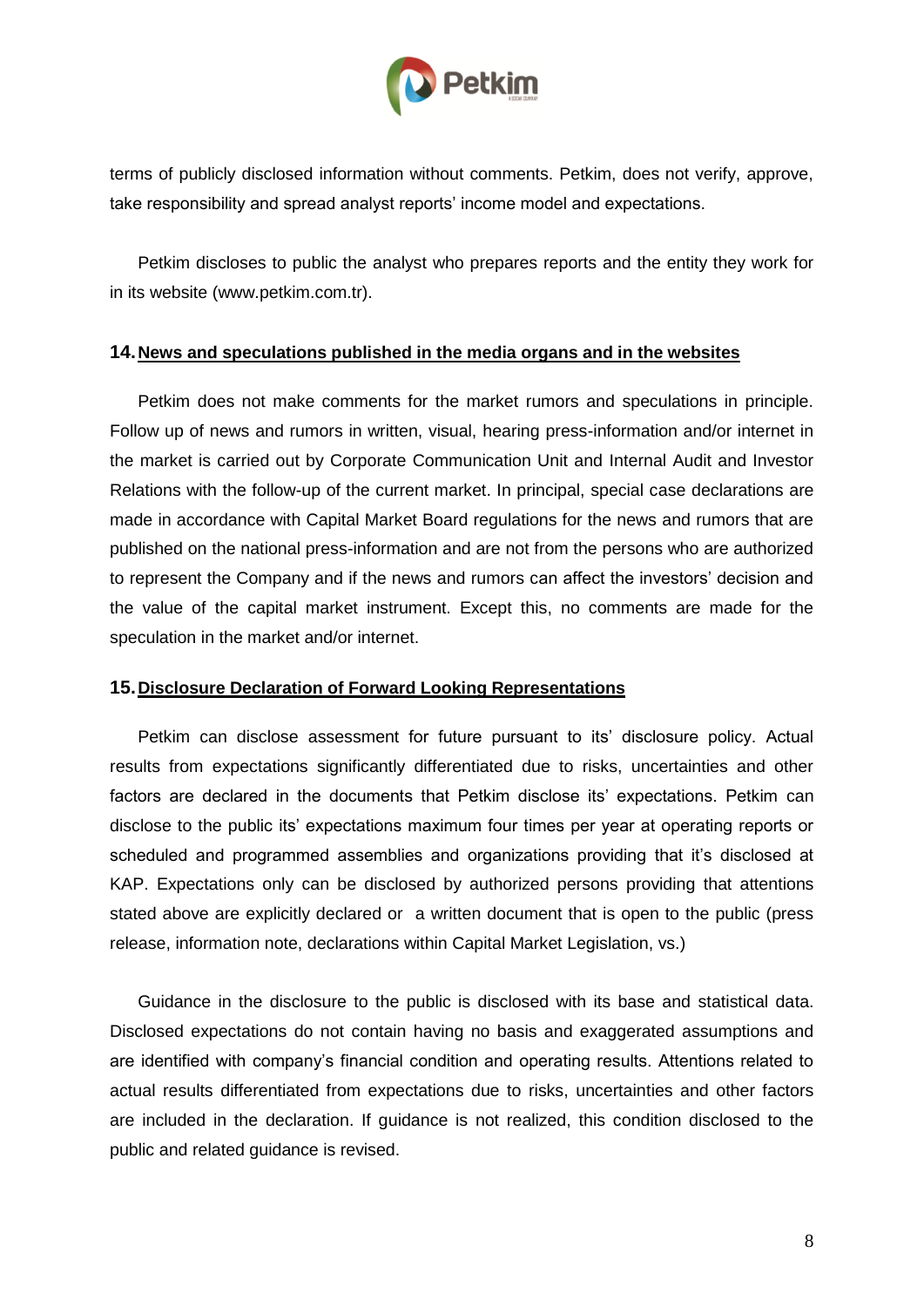

### **16.Silence Periods**

Petkim averts from disputing with capital market participants related to financial results at specific time periods in order to prevent unauthorized declarations regarding operating results and asymmetric information distribution. It means "Silence Period". Silence Period begin with at the end of quarter time period and end with date of financial results declaration.

Petkim, throughout silence period;

(i) Is able to be held investor meetings, restricted to given information regarding current quarter results to investors and analysts,

(ii) If not needed, does not give information and declarations regarding operating and financial results without prejudice to Capital Market regulations,

(iii) Replies any questions within the information disclosed to the public.

During silence period, the people that make declaration on behalf of Petkim under the conditions stated "Communication with Capital Market Participants" part of this policy attend the conference, forums and panels in which is make speech and declaration.

#### **17.Petkim Web Site (www.petkim.com.tr )**

[www.petkim.com.tr](http://www.petkim.com.tr/) is used efficiently to disclose to the public and to provide transparency, pursuant to the Capital Market Legislation, regulations of BİST and SPK Corporate Governance Principles. Disclosures that are in company's web site substitute disclosure of material events and necessary declarations that made in compliance with Capital Market Regulations.

Presentations and reports disclosed in investor conferences or press conferences can be reached at Company website.

All of declarations to the public that made from Petkim can be found in Petkim web site. Petkim web site is constituted in accordance with these conditions. Every precaution related to the security of the Web site is taken.

#### **Topics to be discussed at the General Meeting and Information Related Documents**

Company prepares information note, other documents and reports related to articles of agenda of General Meeting which is informed in the headquarters and corporate web site of